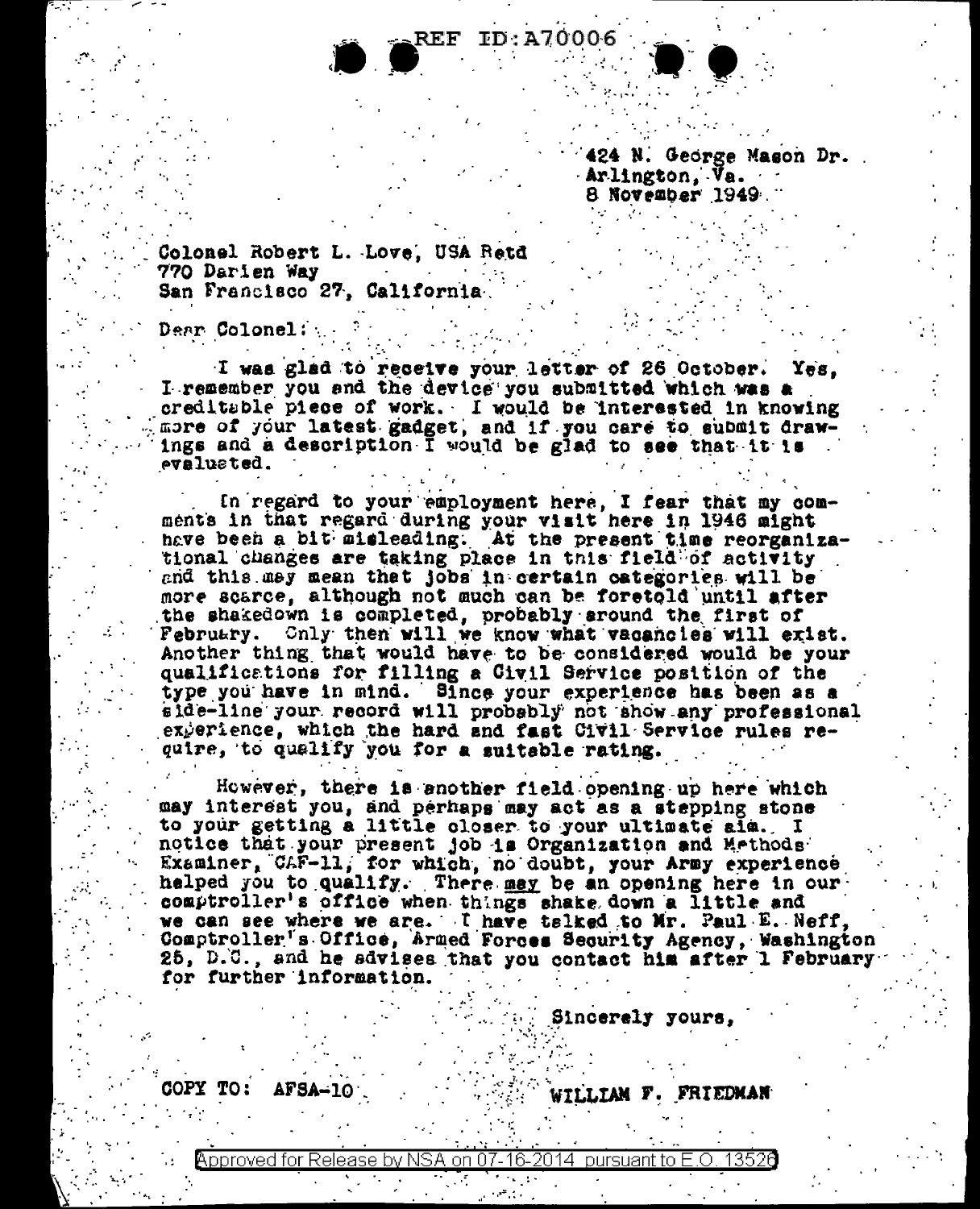

 $\mathcal{L}(\mathcal{L})$  and  $\mathcal{L}(\mathcal{L})$ mark -Ho you remember this chap? I have only the faintest recollection. He's CAF-11 = P4 nowledge of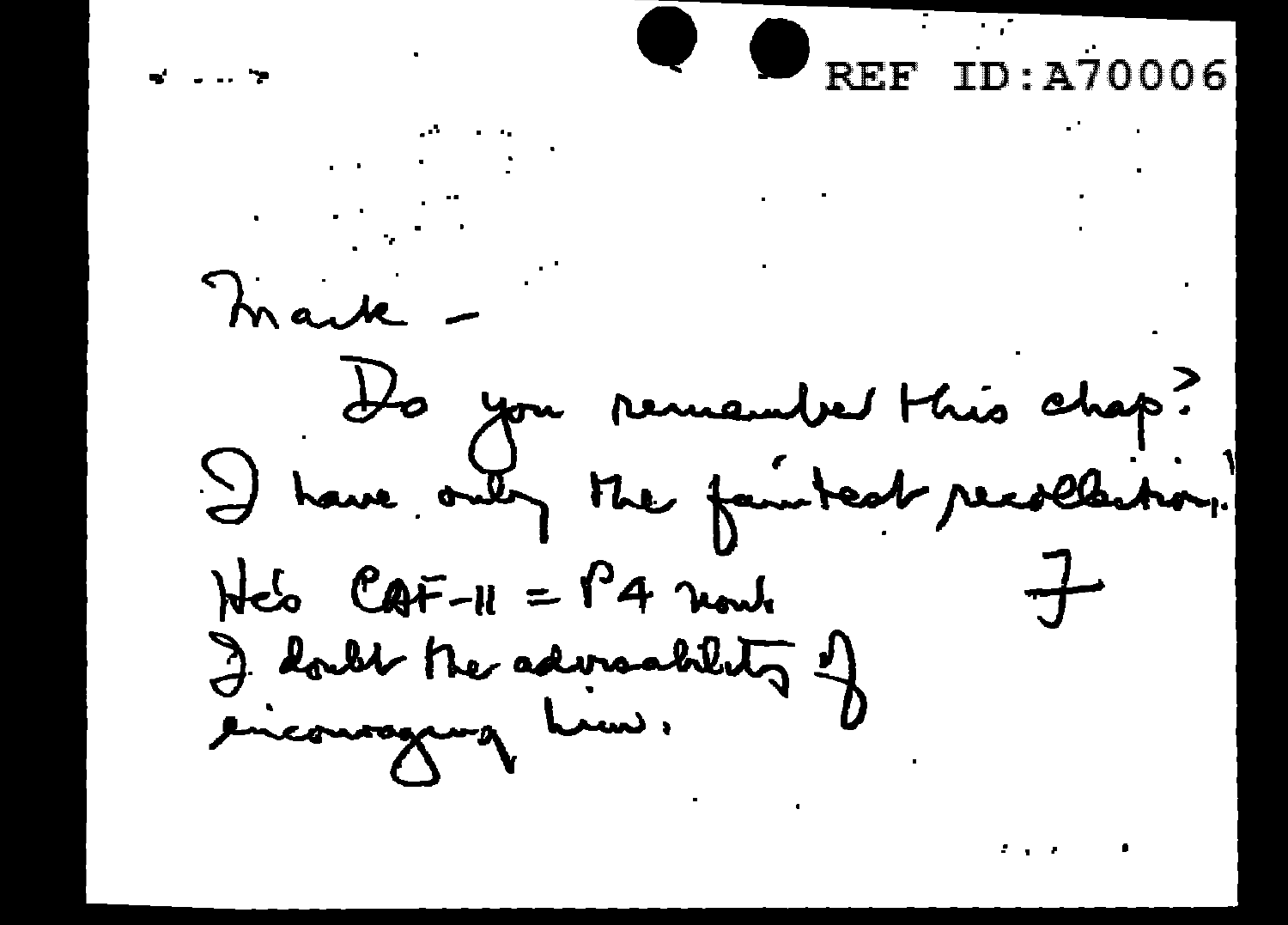PREF ID:A70006



770 Darien Way, San Francisco 27, Calif.

October 26, 1949.

Col. William F. Friedman, 4000 Lee Boulevard, .Arlington, Virginia.

Dear Colonel Friedman:

No doubt this letter will come as a complete surprise to you, as I have had the'pleasure *ot* meeting you only once and that was on August 20, 1946. I had with me a cipher device which had been made according to my specifications in the Signal Corps shops at the Presidio of San Francisco, California. Headquarters, Sixth Army had sent me with it to Washington. Unless I am mistaken the cipher device now rests in your museum; probably near a somewhat similar one which had been invented by a German scientist whose name I have forgotten.

Even though I had not contributed something new to the field of cryptography, you expressed interest in the fact that I had been able to achieve the results I did without any previous cryptographic training. You even suggested that, after my retirement from active duty, I might come to work with you upon completion of an intensive two-year course of instruction. When I told you that circumstances would not permit it at the time, you invited me to write to you in the event I should reconsider. This letter is the result of that invitation.

went of the Upon my retirement I went to work for the Veterans Adminis-<br> *what* is tration and am, at present, in the Manager's Office, in the San which was too busy to give much thought to anything but the job at hand. Now, however, the fascination I have felt towards cryptography since I first interested myself in it, has re-asserted itself. I have even developed a new system which. I would like, some day, to discuss with you, or a member of your office, if any of you happen to be in the vicinity *ot* San Francisco. If you can break this system down, I am sure you will find it much more difficult than the one which I developed in 1946.

> I hope that I may have the pleasure *ot* hearing from you soon. It there is still a possibility that I could come to work with you, I would like to know as much as possible about the job.<br>you might have in mind. With a wife and two children to support, I cannot be governed entirely by my interest in the work. If, for instance, the two years of instruction would be at my own expense on a non-pay status, I would probably have to continue cryptography as an avocation, rather than as a vocation.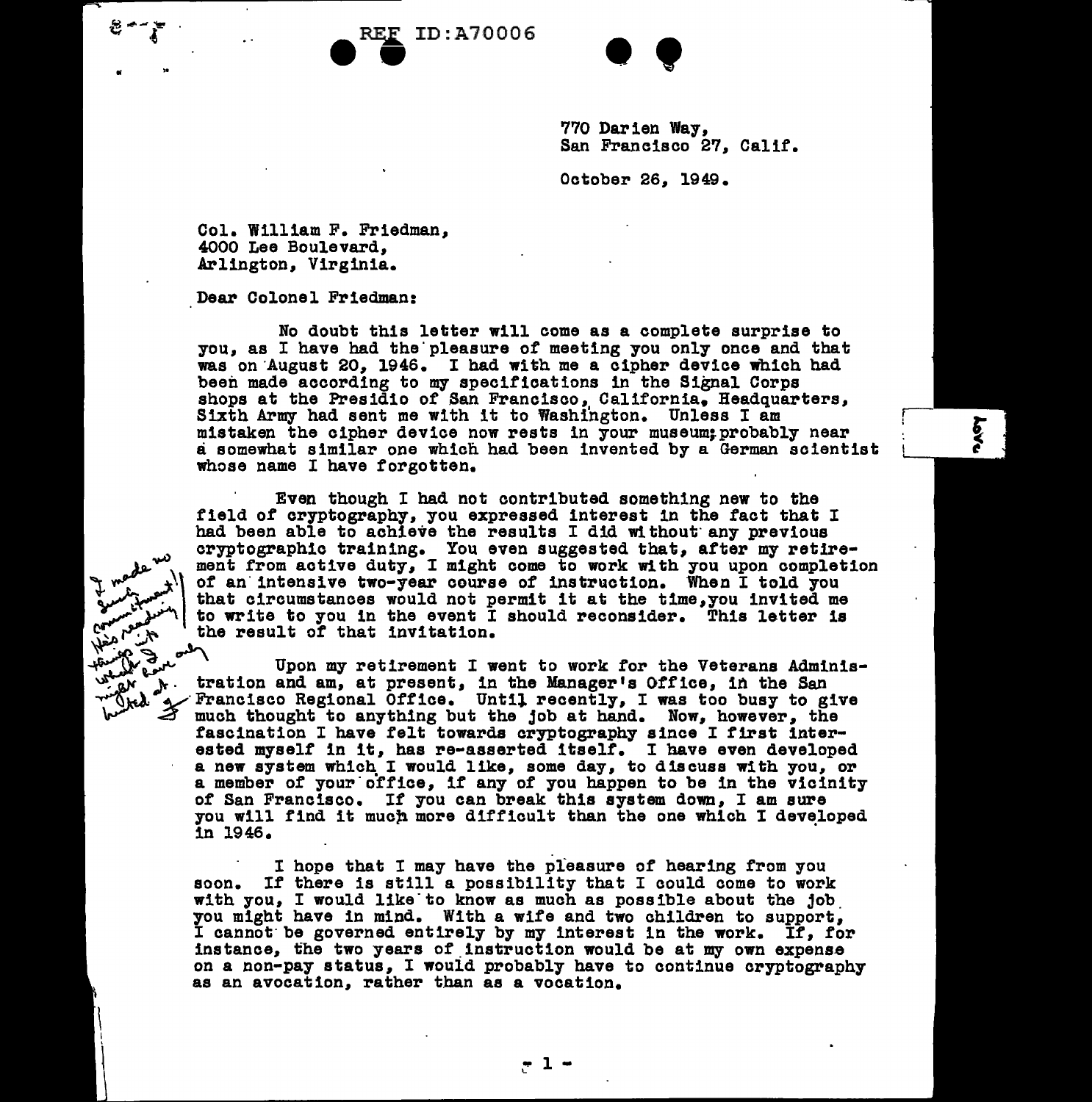REF ID: A70006  $\bullet$ 

You undoubtedly have ready access to my 201 file, so I doubt that you would be interested in a summary from me, of my military service. Since my work with the Veterans Administration has been along organizational and procedural lines, hence not related to cryptography in any way, I don't think much would be gained by my recounting in detail what I have done. Since, however, you may be interested in how my services were evaluated, I am enclosing a photostat of my last efficiency rating.

Before writing this letter, I thought it would be well to determine what might be revealed by professional vocational counseling. As a result I went to the Alto Clinic, here in San Francisco, and was given a comprehensive battery of tests. These indicated that, in the three fields - personality, interest and aptitude - I should be exceptionally well qualified for cryptographic work. A written report is not included in the service, but if you would like one, I will attempt to get it for you.

If I have omitted anything from this letter, which you feel would be of interest to you, I would be glad to furnish it upon request.

Very truly yours,

ROBERT L. LOVE Robert L Love

Colonel, U.S.A. {Ret.)

Village

RLL:B Encl.